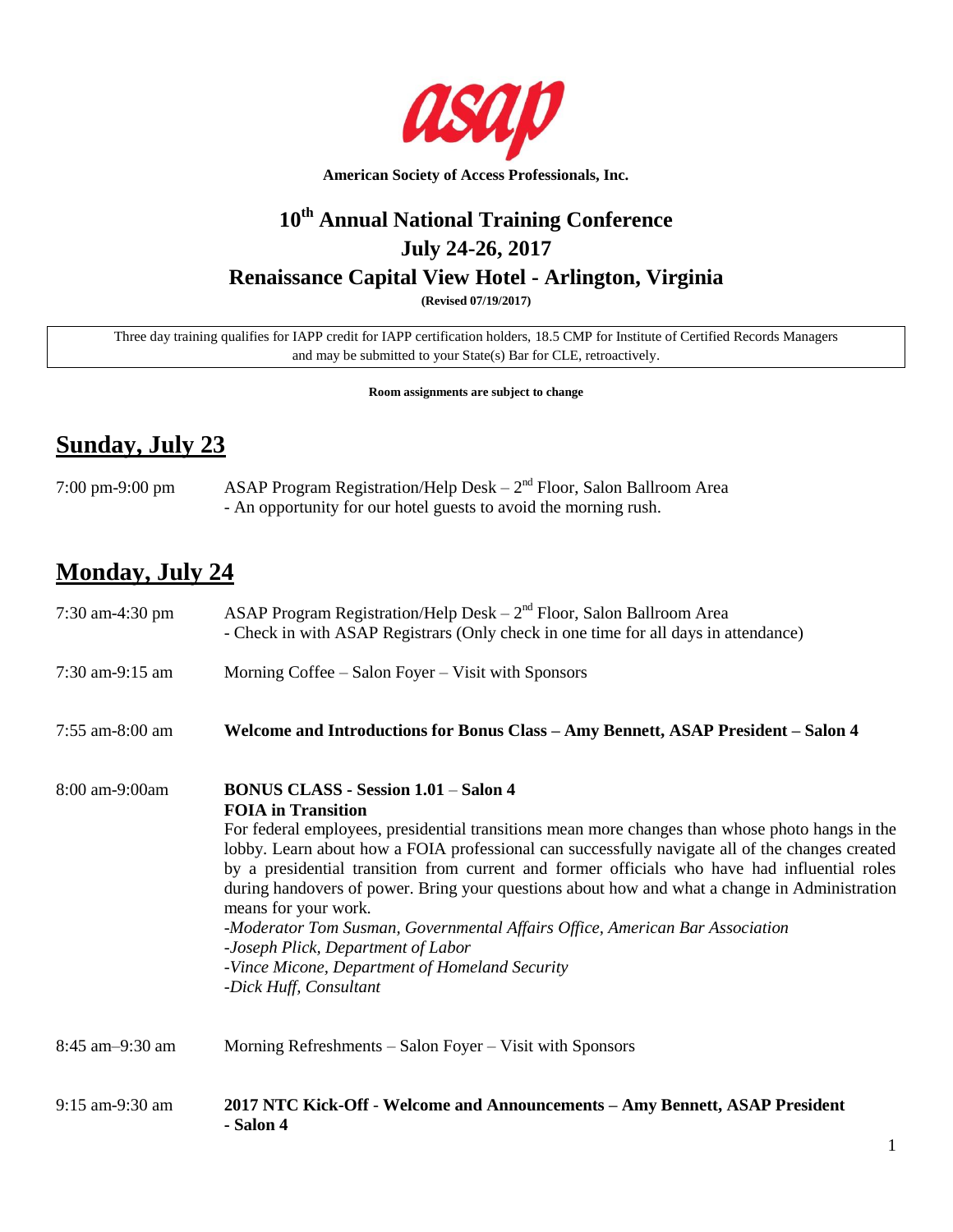# 9:30 am-10:45 am **CONCURRENT SESSIONS – PLEASE CHOOSE ONE**

#### **Session 1.02 –**

### **Basic/Refresher Track - FOIA FOIA Processing: Key Procedural Elements**

We've been refining the FOIA process for over 50 years, and just when we thought we had it figured out, the FOIA Improvement Act of 2016 mandates some new procedures. Instructors will discuss the key procedural elements of the statute including those under the new law. This session will provide a strong foundation for growth and is perfect for newcomers, those seeking a refresher, and those needing an overview of the changes provided in the FOIA Improvement Act of 2016.

*-Jim Hogan, Dept. of Defense -Bill Holzerland, FEMA* 

#### **Session1.03 –**

# **Basic/Refresher Track – Privacy The Privacy Act of 1974: Scope, Disclosure and Requirements**

Allegations of governmental abuse led Congress to pass the Privacy Act in 1974 (remember Watergate?). The Act's purpose is to balance the Government's need to maintain information about individuals with protecting the rights of those individuals from unwarranted invasion of privacy. This session will cover the basic policy objectives of the Act and compliance; an overview of disclosure of records with and without consent; and agency requirements including civil remedies and criminal penalties. This session is a great basic foundation course and can also be used as the perfect refresher.

*-Alex Wood, Dept. of Homeland Security*

**Session 1.04 – Intermediate/Advanced Track –**

# **Call the Lawyers: "Yikes, We're being Sued!"**

What happens once a FOIA lawsuit is filed? How do you even learn that your agency has been sued and what your duties and obligations are? The instructors will detail what needs to be done, how to do it and when to do it. You will come away with an understanding of<br>administrative remedies, discovery, administrative remedies, Vaughn indices, declarations, duty to segregate, waiver of exemptions in litigation, attorney fees, and much, much more.

*-Dick Huff, Consultant -Anne Weismann, CREW*

10:45 am-11:00 am Refreshment/Stretch Break – Salon Foyer – Visit with Sponsors

#### 11:00 am-12:15 pm **CONCURRENT SESSIONS – PLEASE CHOOSE ONE**

#### **Session 1.05 – Basic/Refresher Track - FOIA FOIA Exemptions: One to Nine**

Classified information. Business or proprietary information. Attorney-Client privilege. Attorney work product. . Investigatory records. Pre-decisional information. Agency regulations and procedures. Discretionary exemptions. What do the FOIA's nine exemptions cover and how are they applied? This session provides an overview understanding of each exemption and whether you can use discretion in its application. It is a perfect foundation course that is complemented by other sessions that delve into the specific exemptions.

*-Candace Boston, Food and Drug Administration -Scott A. Hodes, Attorney at Law*

# **Session 1.06 – Basic/Refresher Track – Privacy Privacy Roots: SORNs and PIAs**

This session will provide an understanding of where privacy is rooted by describing the fundamentals of the Privacy Act and E-Government compliance through SORNs (Systems of Records Notices) and PIAs (Privacy Impact Assessments). The instructor will detail what a SORN is and how to merge or rescind SORNs. PIA requirements as defined in the E-Government Act of 2002 will be discussed as well as the PIA process, legal and policy distinctions, and SORNs v. PIAs.

*-Timothy Graham, Dept. of Veterans Affairs -Khaliah Barnes, Dept. of Justice* 

#### **Session 1.07 Intermediate/Advanced Track – FOIA/PRIVACY The Courts Have Spoken: Find Out What They Said**

This session will provide an "up to the minute" review of recent rulings in FOIA and Privacy Act cases. Dick Huff will cite the cases, correlate them to the specific FOIA or Privacy Act requirement, and review the decisions with tips on their impact for FOIA or Privacy Act processing.

*-Dick Huff, Consultant*

12:15 pm-1:45 pm Lunch – On Your Own (Have extra time? – Visit with Sponsors)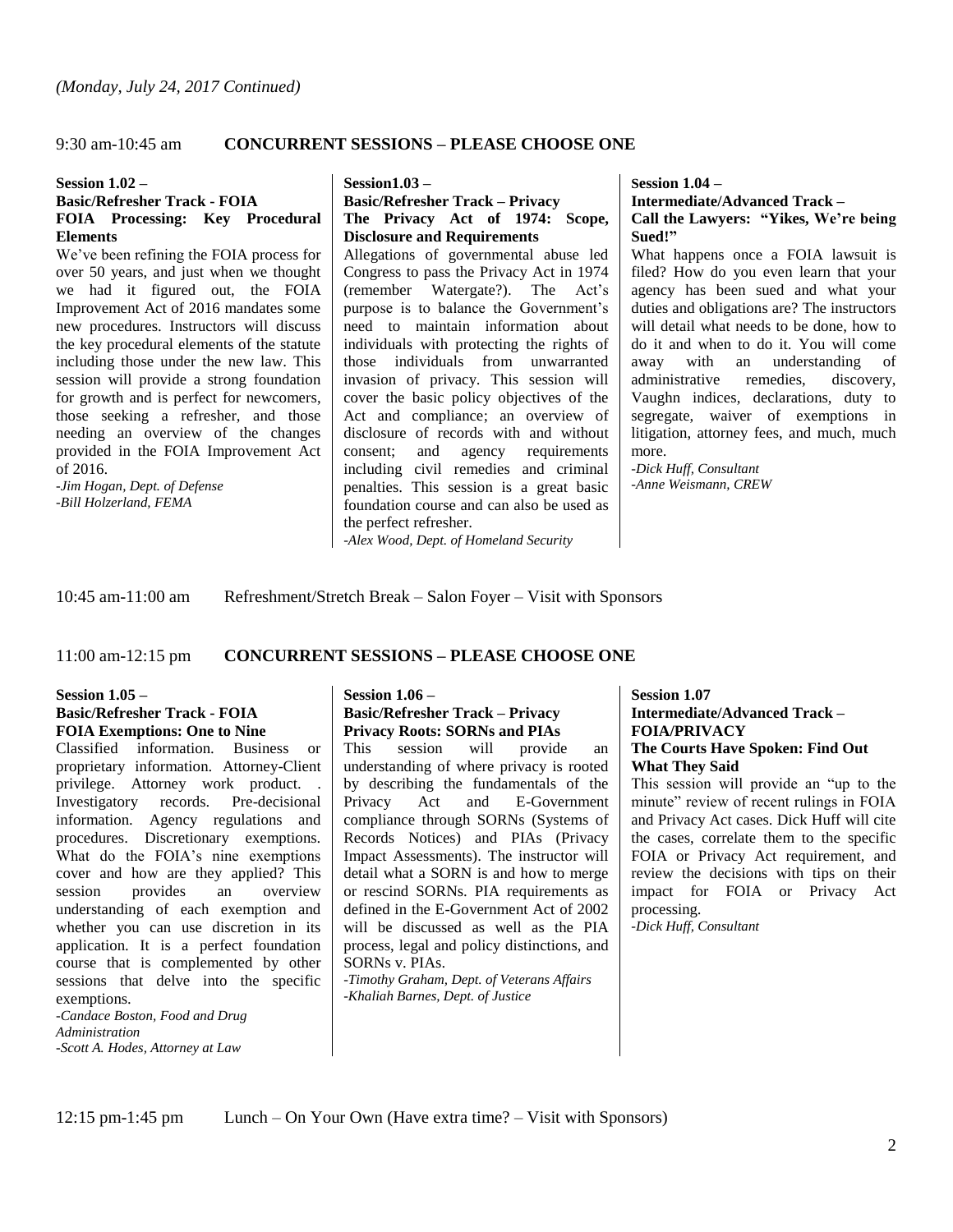#### 1:45 pm-3:00 pm **CONCURRENT SESSIONS – PLEASE CHOOSE ONE**

#### **Session 1.08**

#### **Basic/Refresher Track – FOIA Exemption 1: Protecting National Security Information**

Protecting classified national security information has been a newsmaker in recent months. Public interest continues to increase, and that translates into complex FOIA requests. In this session you will gain an understanding of how a disclosure statute—FOIA—also protects classified national security information. An overview of the Mandatory Declassification Review process, which differs from the FOIA de-class process, also will be covered. *-John Hackett, Leidos*

*-Nate Jones, National Security Archive*

**Session 1.09 Basic/Refresher Track – Privacy Privacy Act Conditions of Disclosure** Now that you have a Privacy Act request,

what can you release? This session will help you understand Systems of Records Notice and exemption rules as well as the 12 reasons a record may be released without an individual's authorization. *-Ramona Oliver, Dept. of Labor -Michael Reheuser, Dept. of the Army*

### **Session 1.10 Other/Specialty/Niche Track-FOIA The Alpha and Omega of a Record**

What is a federal record and what is "records management?" Explore the life cycle of a record and gain an understanding of how to treat drafts, emails, and other matters including disposition schedules and understanding the definition of a record in the Federal Records Act versus the FOIA. *-Hannah Bergman, National Archives and Records Administration*

3:00 pm-3:15 pm Refreshment/Stretch Break – Salon Foyer – Visit with Sponsors

#### 3:15 pm-4:30 pm **CONCURRENT SESSIONS – PLEASE CHOOSE ONE**

#### **Session 1.11 – Basic/Refresher Track – FOIA Decoding FOIA Exemptions 2, 3 & 7(A),(B),(D),(E),(F)**

Some agencies still struggle with exempting information pertaining to internal personnel rules and practices since the Supreme Court threw out "high" 2. Use of Exemption 3 allows certain nondisclosure provisions that are contained in other federal statutes, but only if certain specific qualifications are met. Exemption 7 is FOIA's law enforcement tool dealing with records or information compiled for law enforcement purposes – literally a matter of life or death in some cases. Instructors will delve into the "how-to" of processing for these exemptions.

*-Shari Suzuki, Customs and Border Protection -Alina Semo, Office of Government Information Services*

#### **Session 1.12 – Basic/Refresher Track – FOIA/Privacy Sister Statutes: FOIA and the Privacy Act**

While there are many similarities between the two Acts, the differences are distinct. This session compares the two Acts including processing time limits, appeal rights, fees, exemptions, litigation and more. Instructors will also present various scenarios that will help you think through the processing of each Act. *-Ramona Oliver, Dept. of Labor* 

*-Karen F. Meyers, Dept. of Defense*

# **Session 1.13 – Intermediate/Advanced Track Records Management – Complex Issues**

The rapid acquisition and implementation of office related technology may make it difficult for agencies to maintain *"adequate and proper"* documentation of their organizations' activities. This session will examine current policies and technologies that challenge our basic recordkeeping understandings. A few recommended solutions to battle the future's "information gap" will also be offered.

*-John Hackett, Leidos*

4:30 pm Daily Program Ends - Return daily evaluations, Certificates issued for July 24 only attendees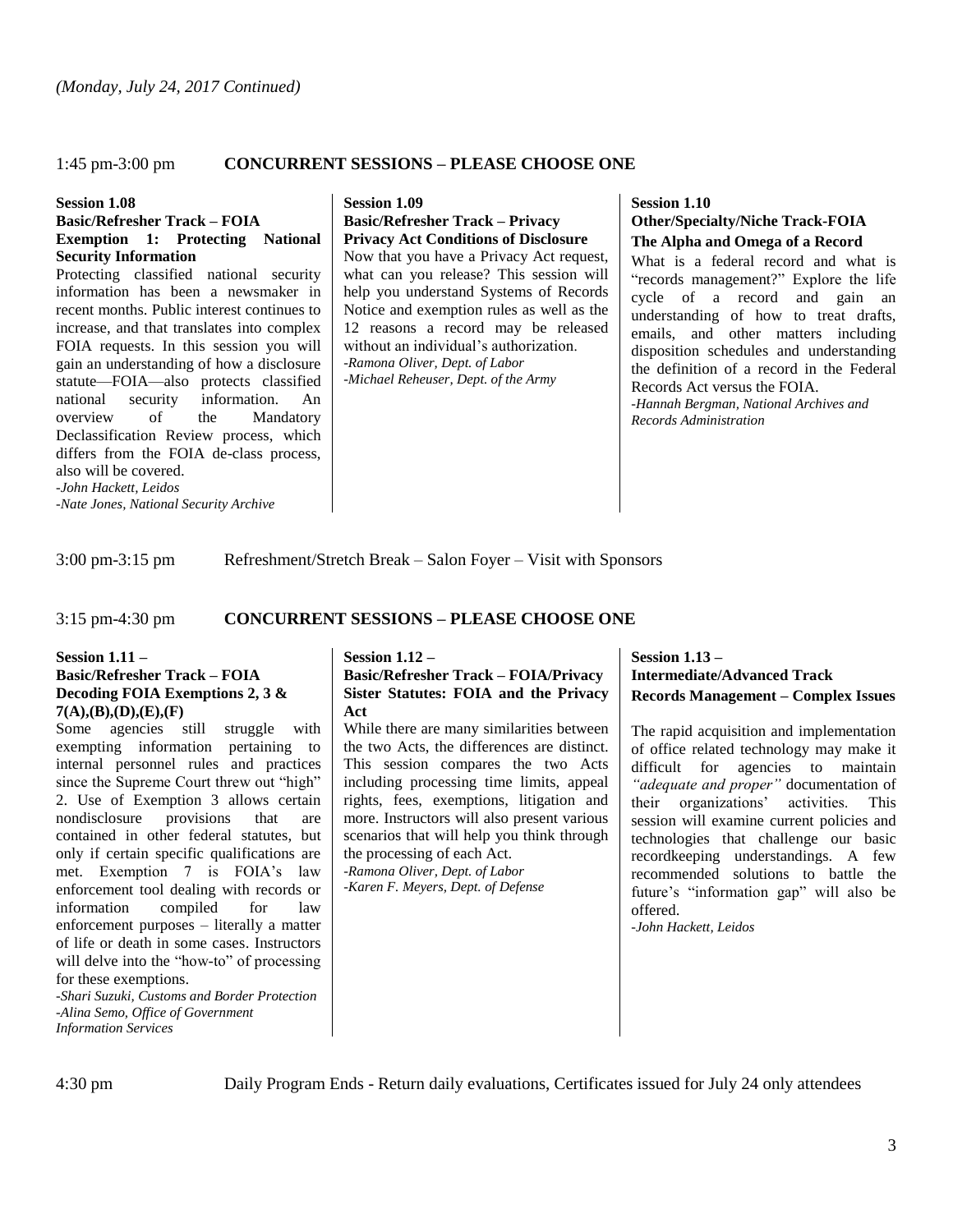# **Tuesday, July 25**

| 7:30 am-4:30 pm      | ASAP Program Registration/Help Desk $-2nd$ Floor, Salon Ballroom Area<br>- Check in with ASAP Registrars (Only check in one time for all days in attendance)                                                                                                                                                                                                                                                                                     |
|----------------------|--------------------------------------------------------------------------------------------------------------------------------------------------------------------------------------------------------------------------------------------------------------------------------------------------------------------------------------------------------------------------------------------------------------------------------------------------|
| 7:30 am-9:15 am      | Morning Coffee – Salon Foyer – Visit with Sponsors                                                                                                                                                                                                                                                                                                                                                                                               |
| 7:55 am-8:00 am      | <b>Welcome and Introductions for Bonus Class - Amy Bennett, ASAP President</b>                                                                                                                                                                                                                                                                                                                                                                   |
| $8:00$ am- $8:45$ am | <b>BONUS CLASS - Session 2.01 - Salon 4</b><br>The FOIA Improvement Act of 2016<br>It's been a year since the FOIA Improvement Act of 2016 was enacted. Agency representatives<br>will discuss in detail the new requirements for agency response letters, notices extending FOIA's<br>time limits due to unusual circumstances, and prohibitions on assessing fees.<br>-Jim Hogan, Department of Defense<br>-Ginger McCall, Department of Labor |
| 8:30 am -9:15 am     | Morning Refreshments – Salon Foyer– Visit with Sponsors                                                                                                                                                                                                                                                                                                                                                                                          |
| 8:55 am-9:00 am      | Welcome, Announcements and Introductions - Amy Bennett, ASAP President                                                                                                                                                                                                                                                                                                                                                                           |
| 9:00 am-9:30 am      | <b>Session 2.02 - Salon 4 -KEYNOTE ADDRESS</b><br>- The Honorable Beryl A. Howell<br>Chief Judge for the U.S. District Court for the District of Columbia                                                                                                                                                                                                                                                                                        |
|                      |                                                                                                                                                                                                                                                                                                                                                                                                                                                  |

9:35 am – 9:55 am **Special Presentation**

10:00 am-11:00 am **Session 2.03 – Salon 4 Engagement in the FOIA Process – It's Everyone's Responsibility** Collaborative engagement of all stakeholders drives a successful and results-oriented FOIA program. Requester engagement can help narrow the scope of requests and refine records searches, making your FOIA process more efficient and eliminating barriers to processing requests in a timely manner. Effective communication is critical in avoiding disputes with requesters. In this session, you will hear from an outstanding multi-disciplinary panel of FOIA requesters who will share some of their most rewarding experiences in working with FOIA offices and offer suggestions for how agency FOIA programs can work more collaboratively to effectively administer FOIA. -*Moderator Amy Bennett, Office of Government Information Services -Adam Marshall, Reporters Committee for Freedom of the Press -Michael Morisy, MuckRock -Steven Aftergood, Federation of American Scientists*

11:00 am-11:15 am Refreshment/Stretch Break – Salon Foyer – Visit with Sponsors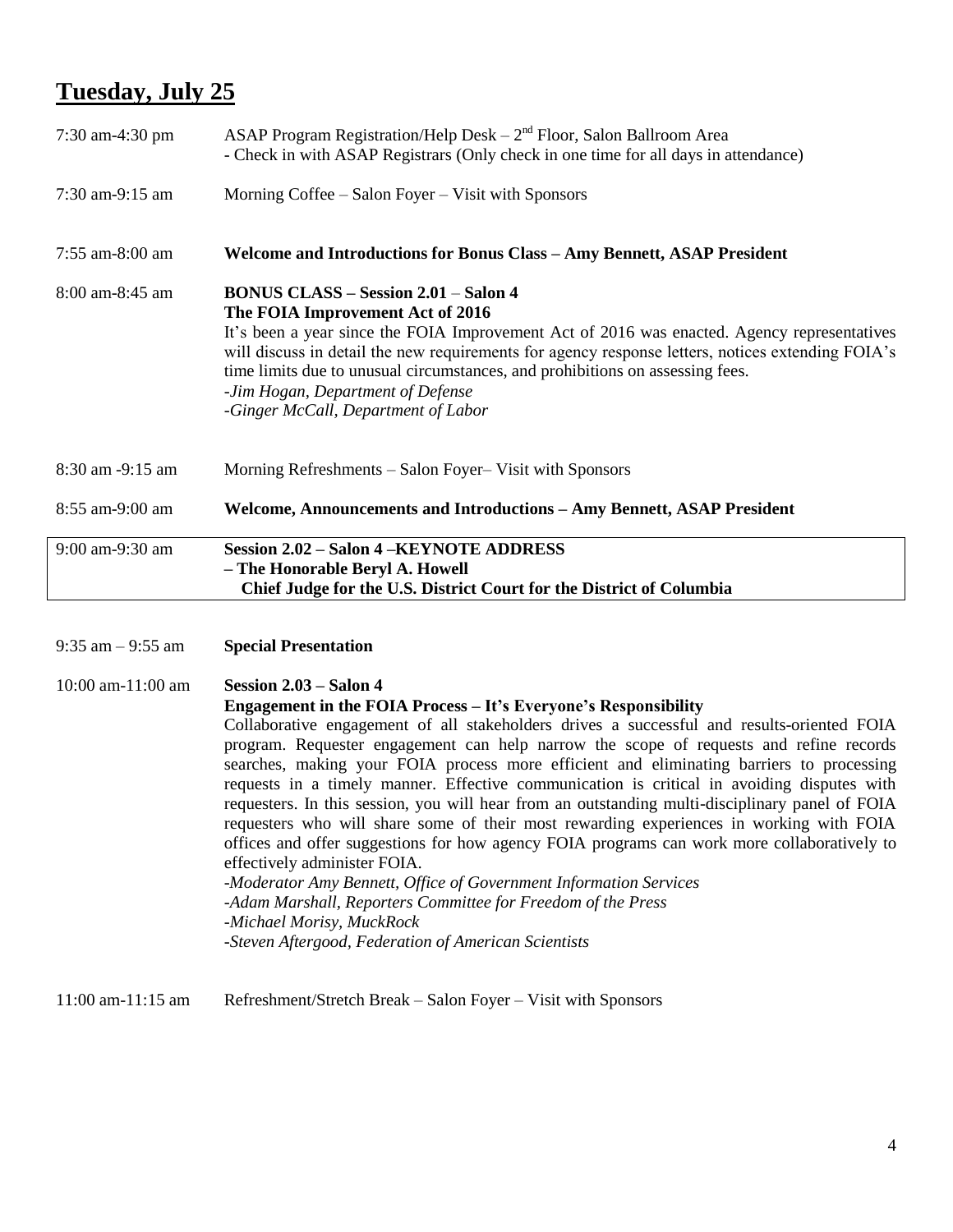# 11:15 am-12:30 pm **CONCURRENT SESSIONS – PLEASE CHOOSE ONE**

#### **Session 2.04 –**

#### **Intermediate/Advanced Track – FOIA Exemption 5: It's a Privilege . . . and Discretionary**

New requirements in the FOIA Improvement Act of 2016 directly affect Exemption 5. In addition to the new requirement, instructors will help you understand the Exemption's complexities, particularly when you need to articulate the potential harm of release. They also will discuss the elements and privileges incorporated in Exemption 5, including threshold requirements, and the elements of the deliberative process, the attorneyclient, and the attorney work product privileges.

*-Ginger McCall, Dept. of Labor -Anne Weismann, CREW*

#### **Session 2.05 –**

### **Intermediate/Advanced Track– Privacy Keeping an Eye on Your Privacy Program: Privacy Compliance and Monitoring**

You have built a privacy program, but how confident are you that all of your agency employees are complying with privacy requirements? In order to ensure that your program is as effective as possible, you must have a robust compliance monitoring program. In this session, you will learn more about the importance of a strong and effective oversight program as a component of a top tier privacy program, and see how much more there is to privacy than just PIAs, SORNs, and breach remediation. *-Joo Chung, Dept. of Defense -Michael Capparra, Dept. of Homeland Security*

**Session 2.06 –**

### **Other/Specialty/Niche Track FOIA Backlogs – Why Won't They Go Away?**

The word alone makes both agencies and requesters cringe. The harsh reality is that a majority of federal agencies struggle with FOIA backlogs, often leading to adverse consequences. In this session, you will learn tested and proven tips to successfully reduce your FOIA backlog. The session will explore how you can take these tips and implement them at your agency successfully.

*-Michael Marquis, Dept. of Health & Human Services*

*-Jim Hogan, Dept. of the Defense*

12:30 pm-1:45 pm Lunch – On Your Own and Opportunity to Visit with Sponsors

# 1:45 pm-3:00 pm **CONCURRENT SESSIONS – PLEASE CHOOSE ONE**

#### **Session 2.07 –**

### **Intermediate/Advanced Track – FOIA Exemption 4: It's Proprietary**

Exemption 4 is one of the most burdensome and complicated of all of the FOIA Exemptions. There are many moving parts to processing these requests with a lot at stake for the businesses involved. Agency considerations and obligations in handling data submitted by business and government contractors will be covered in great detail. Learn how to recognize trade secret and confidential, commercial information. This session will also focus on submitter notice under Executive Order 12600 and contracts. *-Sarah Kotler, Food and Drug Administration -April Christensen, Dept. of the Navy*

# **Session 2.08 –**

**Intermediate/Advanced Track– Privacy Batten Down the Hatches . . . We have a Breach!** Unfortunately, it is all too common to hear about another massive breach suffered at a major retailer, health care organization or government agency. Clearly, major security threats and vulnerabilities abound. Are your agency systems, programs, policies AND personnel capable of protecting PII? In this session, you will learn strategies for effectively responding to breaches as well as how to effectively mitigate risks associated with large data breaches. *-Michael Reheuser, Dept. of the Army -Timothy Graham, Dept. of Veterans Affairs*

#### **Session 2.09 – Other/Specialty/Niche Track**

# **Great Customer Service: Finding Ways to Deliver**

A respectful relationship and courteous interactions between processor and requester go a very long way toward fulfilment of a request, veteran processors and requesters will attest. (You don't have to become BFFs.) Listen to how a frequent requester and veteran processor have developed their relationship over the years to include trust and candor, and the positive impact that has had on request timing, scope, and acceptance of the search and available information.

*-Brent Evitt, Defense Intelligence Agency -Mark Zaid, The Law Office of Mark S. Zaid, P.C.* 

3:00 pm-3:15 pm Refreshment Break – Salon Foyer – Visit with Sponsors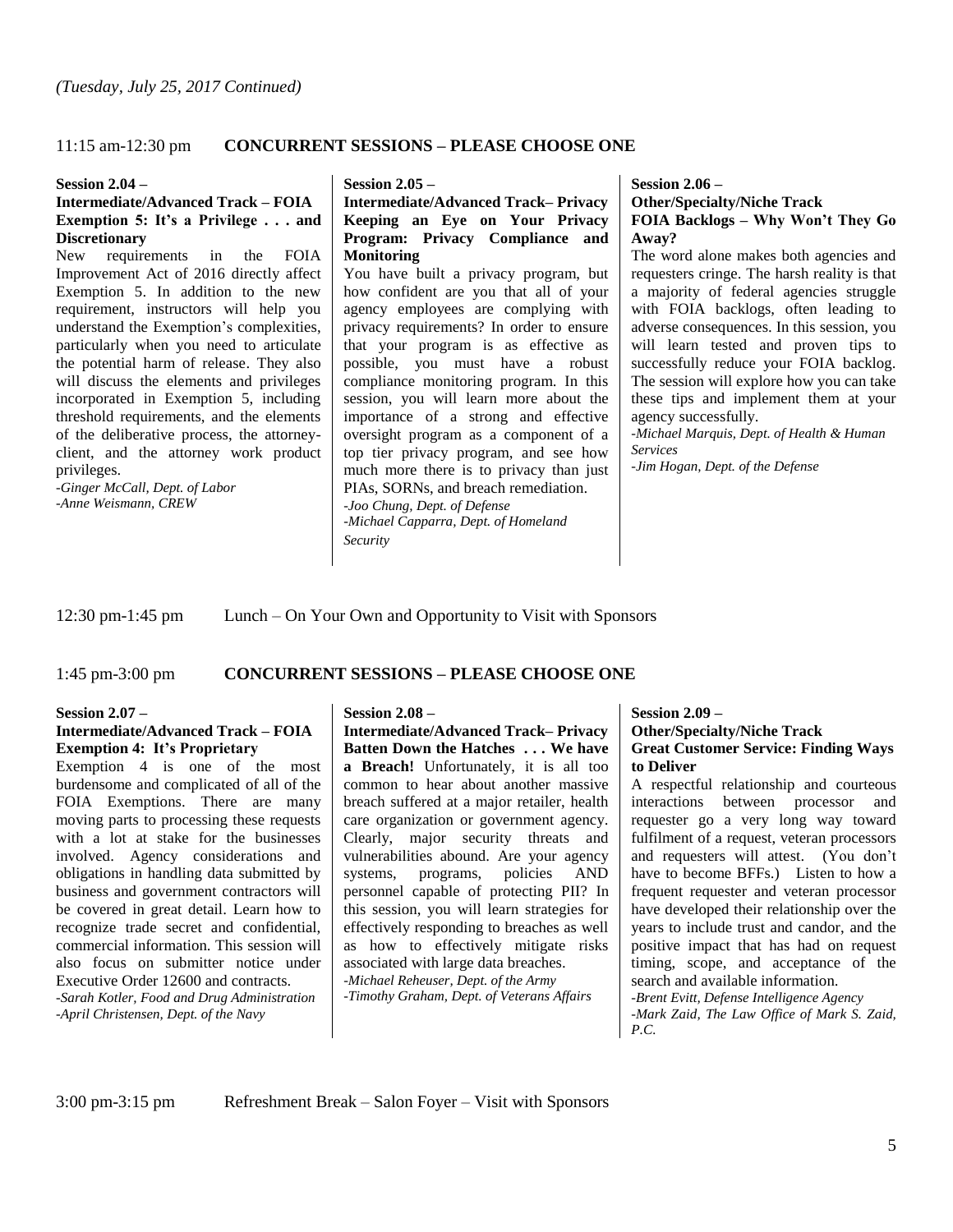# 3:15 pm-4:30 pm **CONCURRENT SESSIONS – PLEASE CHOOSE ONE**

#### **Session 2.10 -**

**Intermediate/Advanced Track – FOIA Exemptions 6 and 7(C): The Privacy Interest**

Exemptions 6 and  $7(C)$  are the FOIA's key privacy exemptions, and the most used exemptions government-wide. In this session, you will learn about the protections provided for personal information in general government and investigative files. It will help you understand what is considered private information in your agency's records, and the factors for balancing it with the public interest. You will also learn about categorical withholding and segregation. *-Ginger McCall, Dept. of Labor -Khaliah Barnes, Dept. of Justice* 

#### **Session 2.11 –**

**Intermediate/Advanced Track– Privacy Privacy Scenarios: Real-Life Situations – You make the Call**

Put your privacy knowledge to use in this interactive session where instructors walk you through various scenarios and help you determine what the correct course of action should be. This session was so popular last year that we thought an encore was in order.

*-Claire Barrett, Dept. of Transportation -Ramona Oliver, Dept. of Labor* 

# **Session 2.12 - Other/Specialty/Niche Track PORTALS**

What is the architecture behind a portal, and what resources and collaborative efforts are needed from agencies? What kind of impact is there on centralized versus decentralized agencies? Panelists who are in the driver seats will discuss these items, other pros and cons and the impact for the requester community. *-Michael Morisy, MuckRock -Leah Bannon, 18F -Tim Crawford, Environmental Protection Agency -Matt Gardner, Office of Information Policy, Dept. of Justice*

| $4:30 \text{ pm}$ |  | Daily Program Ends - Return daily evaluations, Certificates issued for July 24-25 only attendees |
|-------------------|--|--------------------------------------------------------------------------------------------------|
|-------------------|--|--------------------------------------------------------------------------------------------------|

4:30-5:30 pm Networking Reception – Studio B (Redeem ticket received at registration)

# **Wednesday, July 26**

| $7:30$ am-4:30 pm                   | ASAP Program Registration/Help Desk $-2nd$ Floor, Salon Ballroom Area<br>- Check in with ASAP Registrars (Only check in one time for all days in attendance)                                                                                                                                                                                                                                                                                                                                                                                                                           |
|-------------------------------------|----------------------------------------------------------------------------------------------------------------------------------------------------------------------------------------------------------------------------------------------------------------------------------------------------------------------------------------------------------------------------------------------------------------------------------------------------------------------------------------------------------------------------------------------------------------------------------------|
| 7:30 am-9:15 am                     | Morning Coffee – Salon Foyer                                                                                                                                                                                                                                                                                                                                                                                                                                                                                                                                                           |
| $7:55$ am-8:00 am                   | Welcome and Introductions for Bonus Class - Amy Bennett, ASAP President – Salon 4                                                                                                                                                                                                                                                                                                                                                                                                                                                                                                      |
| $8:00$ am-9:00 am                   | <b>BONUS CLASS - Session 3.01 – Salon 4</b><br><b>FOIA Liaisons as Dispute Resolvers: Who You Gonna Call?</b><br>A year after the FOIA Improvement Act of 2016 went into effect, there is still a lot of confusion<br>regarding the Office of Government Information Services (OGIS) and FOIA Public Liaison roles<br>in the process. FOIA Public Liaisons and OGIS discuss how to help requesters without<br>complicating the FOIA process.<br>-Carrie McGuire, Mediation Team Lead, OGIS<br>-Timothy Graham, Department of Veterans Affairs<br>-Kellie Robinson, Department of State |
| $8:45$ am-9:15 am                   | Morning Refreshments Available – Salon Ballroom Foyer – Visit with Sponsors                                                                                                                                                                                                                                                                                                                                                                                                                                                                                                            |
| $9:10 \text{ am} - 9:15 \text{ am}$ | <b>Welcome and Announcements - Amy Bennett, ASAP President</b>                                                                                                                                                                                                                                                                                                                                                                                                                                                                                                                         |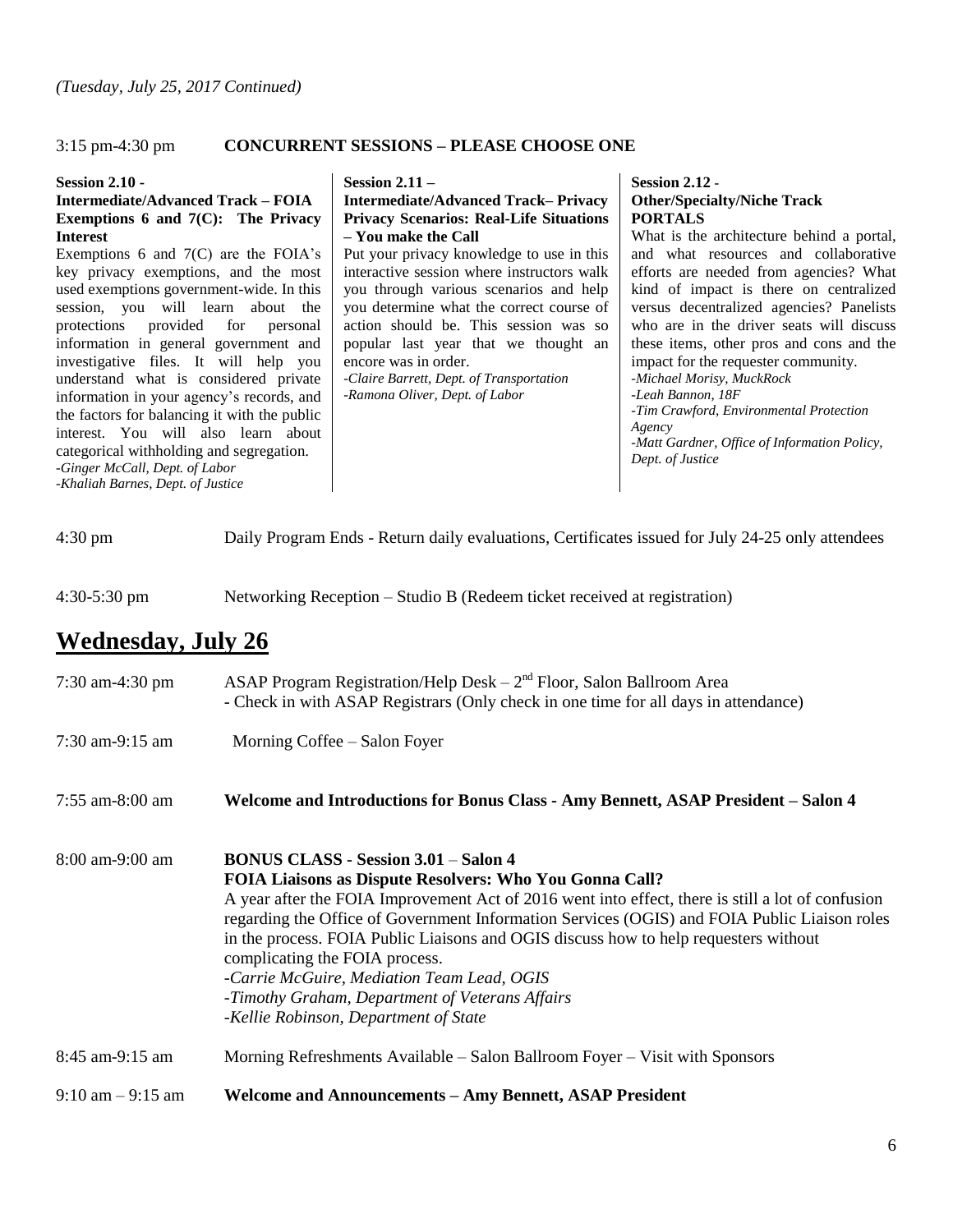# 9:15 am-10:30 am **Plenary Session 3.02 – Salon 4**

# **How Capstone Changes Everything: New Developments in Federal Recordkeeping Policies That Will Affect FOIA Access Forever**

NARA's Capstone policy for email archiving has been adopted by a large number of federal agencies since it went into effect on December 31, 2016. The policy for electronically managing email in the Archivist of the United States' Managing Government Records Directive of 2012, requires designated senior officials to preserve their emails on a permanent basis. In this session we will explore the long-term implications of Capstone's implementation across the federal government in terms of providing greater FOIA access to electronic records, as well as other recent NARA policy initiatives with an impact on agency FOIA processes.

*-Jason R. Baron, Drinker Biddle LLP (and former Director of Litigation, NARA)*

10:30 am-10:45 am Refreshment Break – Salon Foyer -Visit our Sponsors!

#### 10:45 am-12:00 pm **CONCURRENT SESSIONS – PLEASE CHOOSE ONE**

# **Session 3.03 – Intermediate/Advanced Track – FOIA**

# **Redaction Workshop – Part I**

This session is the culmination of the previous sessions on how exemptions are used during FOIA processing. Instructors will review the necessary knowledge, skills, abilities, best practices, and applicable statutes to applying redaction. Then they will launch into various scenarios requiring audience participation to determine the correct redactions and exemption cites.

*-Fred Sadler, Consultant*

*-Michael Reheuser, Dept. of Defense -Joel D. Miller, Ret., FBI*

#### **Session 3.04 –**

#### **Intermediate/Advanced Track– Privacy Federal Privacy – Year in Review**

The President, the Office of Management and Budget (OMB), and the newly created Federal Privacy Council have re-invented the way that the federal Government approaches privacy. From the President signing Executive Order 13719 creating the Federal Privacy Council, to the landmark publication of OMB Circulars A-130 and A-108 updating nearly 20 year-old OMB direction, the policy and regulatory framework that dictates how the Government protects personal information has been completely overhauled. Come hear what else is underway, and what else to expect in the future.

*-Shannon Dahn, Federal Deposit Insurance Corporation*

#### **Session 3.05 –**

#### **Other/Specialty/Niche Track Voluminous or Complex Requests**

Over time both agencies and requesters have become more knowledgeable and sophisticated. New legislation, developing technologies and promotion of best practices have all contributed to more efficient processing. With hopes being that this would help reduce processing time and backlogs, in many cases quite the opposite is true. As more information is posted online including raw data, requesters are using the information to seek more information and file subsequent and multi-faceted requests. So what does an agency do when it knows that release of information is going to generate these large requests requiring coordination among its component offices as well as other agencies?

*-Kellie Robinson, Dept. of State -Kathy Ray, Dept. of Transportation -Cindy Cafaro, Dept. of the Interior*

12:00 pm-1:30 pm Lunch – On Your Own – Visit with Sponsors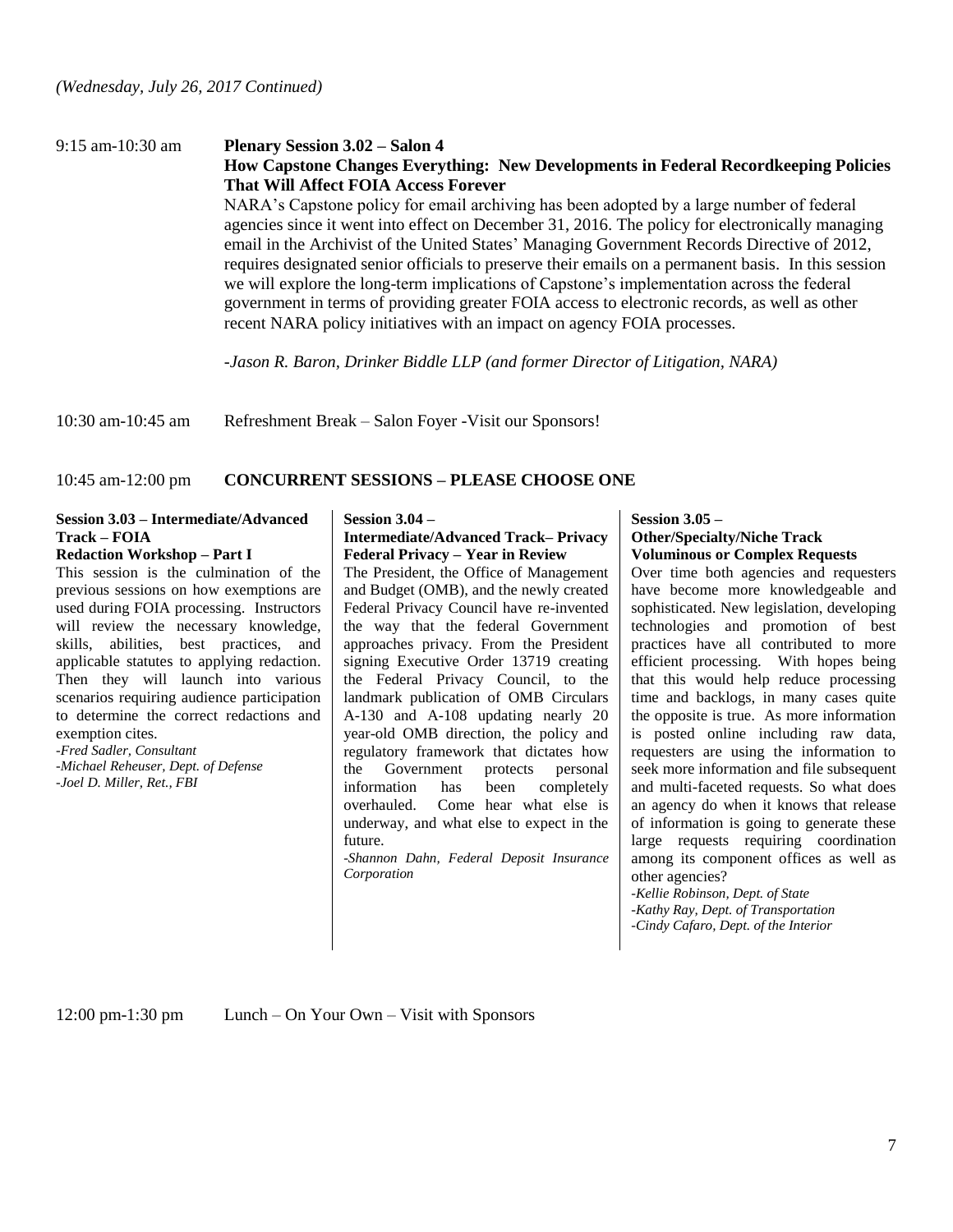# 1:30pm-2:45 pm **CONCURRENT SESSIONS – PLEASE CHOOSE ONE**

**Session 3.03 \_ Part II Intermediate/Advanced Track – FOIA Redaction Workshop – Part II**

Continuation of session from 10:45 am *-Fred Sadler, Consultant -Michael Reheuser, Dept. of Defense -Joel D. Miller, Ret., FBI*

**Session 3.06 – Intermediate/Advanced Track - FOIA Everything You Ever Wanted to Know About FOIA Fees**

Fee categories and fee waivers confuse even the most seasoned FOIA requesters and processors. Learn the criteria for determining fee categories, i.e., where do bloggers fit in, and factors in deciding fee waiver requests. A recent court case may even change the way agencies consider one type of requester. You will also learn administrative tips on how to keep the process moving and what to do as you wait for other agencies' offices to respond.

*-Ginger McCall, Dept. of Labor -Sean Moulton, POGO* 

**Session 3.07 – Intermediate/Advanced Track– Privacy Privacy in an Agile Environment**

Increasingly, the privacy frameworks about which we have been learning will be challenged not by a new "threat" to privacy but by new approaches to how technology and software are designed and built. Agile development approaches software development in an adaptive environment, permitting phased or evolutionary development, early delivery, and allowing for continuous improvement. Agile techniques rely on close-knit teams. Privacy officials typically rely on a framework of laws, regulations, and OMB Guidance on privacy impact assessments, systems of records notices, and other privacy reviews designed around a more traditional software development lifecycle. Privacy officers typically work with development teams, but often are not part of them. These typically allow time for deliberation, drafting, coordination, while remaining independent. This sessions is designed to help introduce agile development to privacy officials, and to introduce methodologies for how to approach privacy in an agile environment. *-Shannon Dahn, Federal Deposit Insurance Corporation* 

**Department of Homeland Security Agency Breakout**

This session is an expanded breakout session for US Department of Homeland Security employees. It will continue after the  $2:45 - 3:00$ p.m. break until 4:30 p.m. *-Catrina Pavlik-Keenan -Bill Holzerland -Jill Eggleston -Larry Castelli*

2:45 pm-3:00 pm Refreshment Break – Salon Foyer – Visit with Sponsors